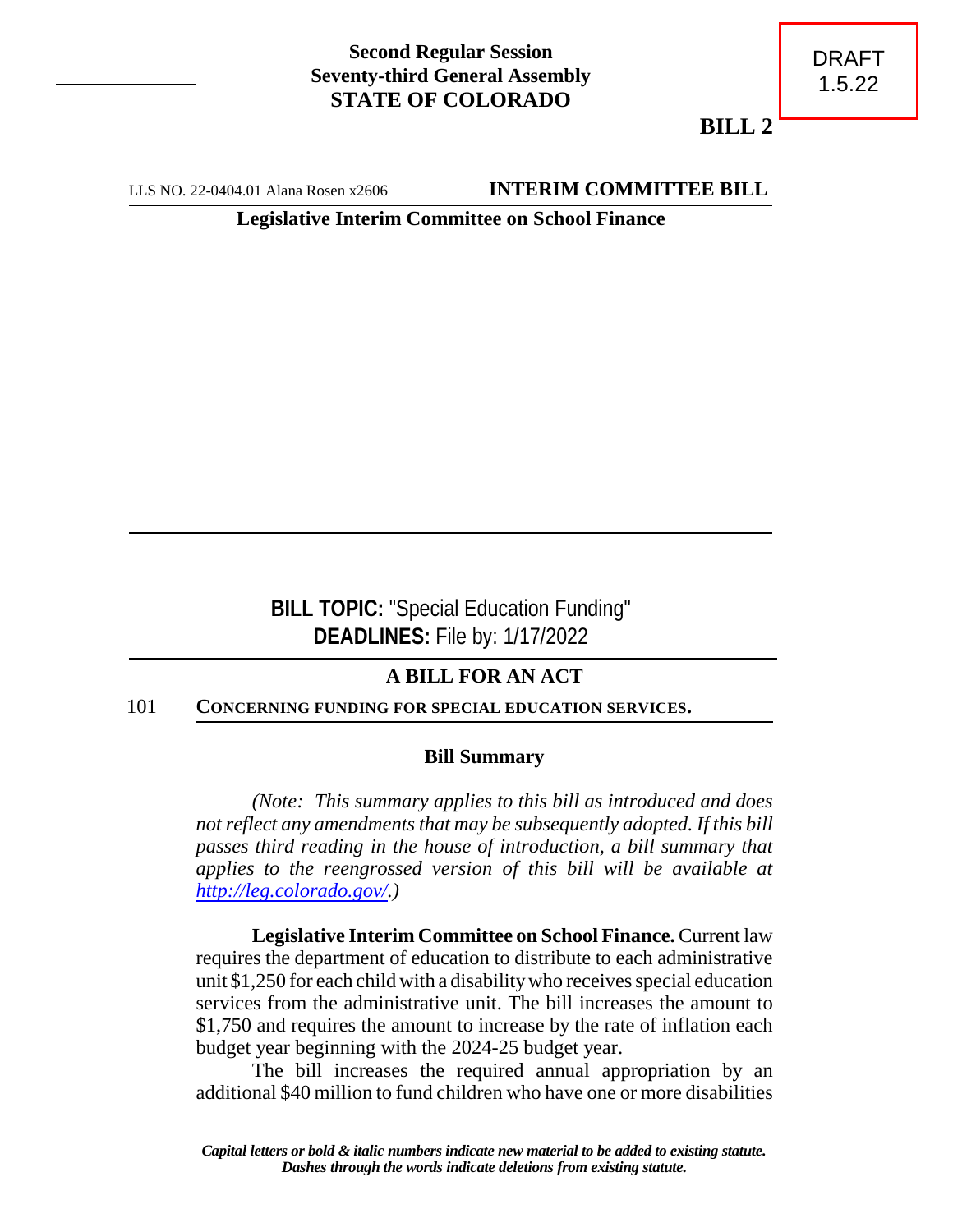and receive special education services from an administrative unit and requires the amount to increase by the rate of inflation each budget year beginning with the 2024-25 budget year.

The bill requires the special education fiscal advisory committee to submit a report to the education committees of the general assembly on or before January 1, 2023. The report must include the following information:

- ! An analysis of funding for special education services in other states compared to the funding model used in Colorado, with a focus on the proportionate share between federal, state, and local funding;
- ! An analysis of the actual costs to provide special education services to children with disabilities in Colorado;
- ! An analysis of the effectiveness of the current model for funding special education services, including whether the current funding model adequately supports special education services;
- ! An examination of the high-cost special education trust fund (fund) that includes how the fund is operated, who receives funding from the fund, and how the fund impacts those who receive funds;
- ! An analysis of the current disability categories for children with disabilities and whether the disability categories are sufficient for meeting the needs of children with disabilities; and
- ! Recommended changes, if any, to the special education services funding model.

1 *Be it enacted by the General Assembly of the State of Colorado:*

2 **SECTION 1.** In Colorado Revised Statutes, 22-20-114, **amend**

- 3 (1) introductory portion, (1)(b), and (1)(c)(I); and **add** (1)(c)(III)(B.1),
- 4 (1)(c)(III)(D), and (1)(d) as follows:
- 

### 5 **22-20-114. Funding of programs - legislative declaration -**

 **repeal.** (1) Subject to the provisions of subsection (3) of this section, for the 2005-06 budget year and each budget year thereafter, the total amount appropriated to the department for the payment of costs incurred by 9 administrative units for the provision of special education programs shall MUST be distributed to each administrative unit that provides educational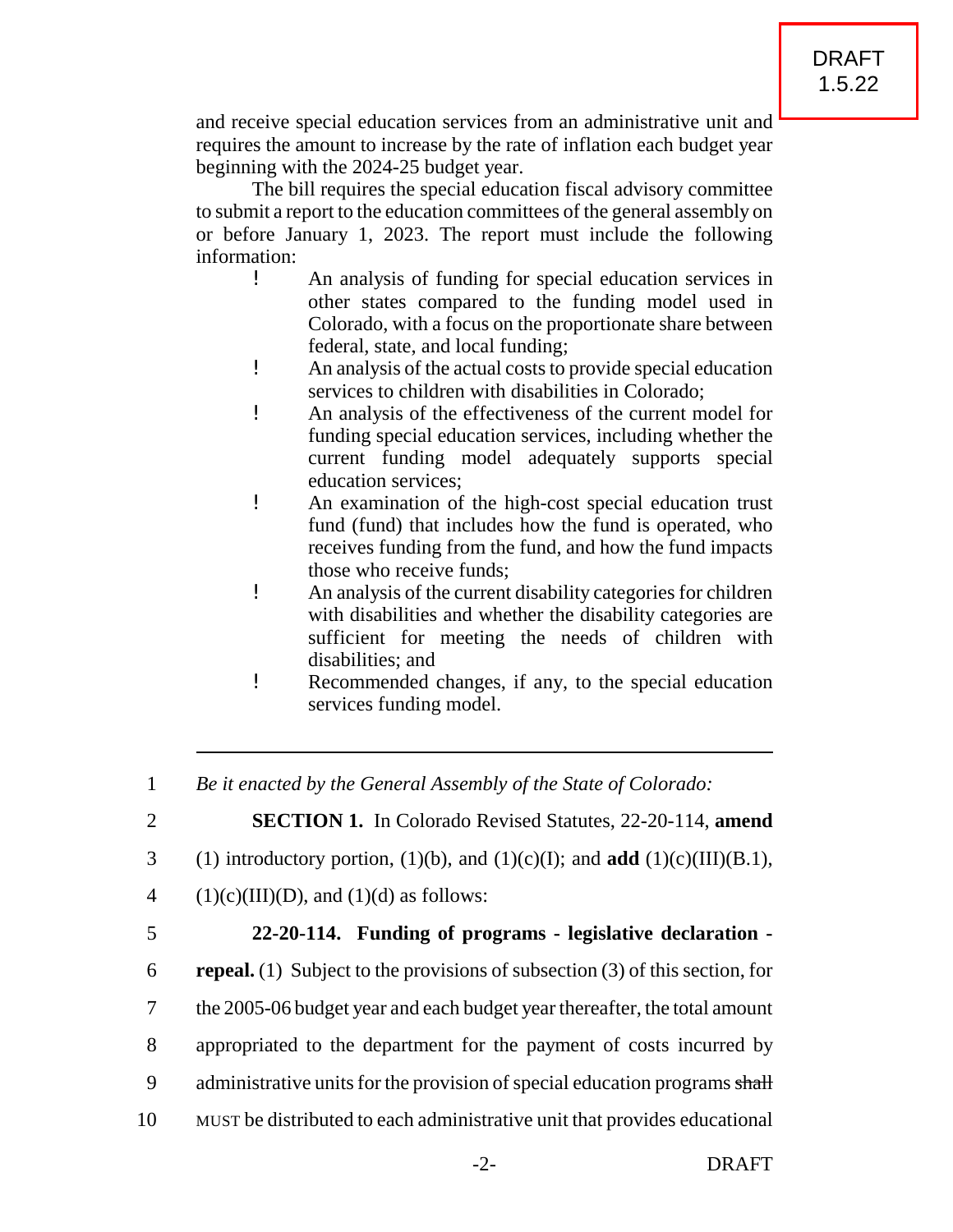1 services for children with disabilities as follows:

 (b) (I) FOR THE BUDGET YEARS PRECEDING THE 2022-23 BUDGET YEAR, an amount equal to one thousand two hundred fifty dollars for each child with disabilities receiving special education services from the 5 administrative unit; and

 (II) EXCEPT AS SPECIFIED IN SUBSECTION (1)(d) OF THIS SECTION, FOR THE 2022-23BUDGET YEAR AND EACH BUDGET YEARTHEREAFTER, AN AMOUNT EQUAL TO ONE THOUSAND SEVEN HUNDRED FIFTY DOLLARS FOR EACH CHILD WITH DISABILITIES RECEIVING SPECIAL EDUCATION SERVICES 10 FROM THE ADMINISTRATIVE UNIT: AND

11 (c) (I) If any amount of the total annual appropriation remains 12 after the distributions specified in paragraphs  $(a)$ ,  $(a.5)$ , and  $(b)$  of this 13 subsection  $(1)$  SUBSECTIONS  $(1)(a)$ ,  $(1)(a.5)$ , AND  $(1)(b)$  OF THIS SECTION 14 have been made, and after the distribution of the portion of the total 15 annual appropriation designated for high cost grants pursuant to 16 subsection (2) of this section has been made, six thousand dollars per 17 child with one or more disabilities, as described in subparagraph (II) of 18 this paragraph (c) SUBSECTION  $(1)(c)(II)$  OF THIS SECTION, for a 19 percentage of such children receiving special education services from the 20 administrative unit. The department shall annually determine the 21 percentage of such children for which an administrative unit may receive 22 additional funding pursuant to this paragraph  $(e)$  SUBSECTION  $(1)(c)$  based 23 on the amount of the remaining appropriation, the moneys MONEY 24 available pursuant to subparagraph  $(HH)$  of this paragraph  $(c)$  SUBSECTION  $25$  (1)(c)(III) OF THIS SECTION, and the per pupil amount of six thousand 26 dollars.

27 **(III) (B.1)** EXCEPT AS SPECIFIED IN SUBSECTION (1)(d) OF THIS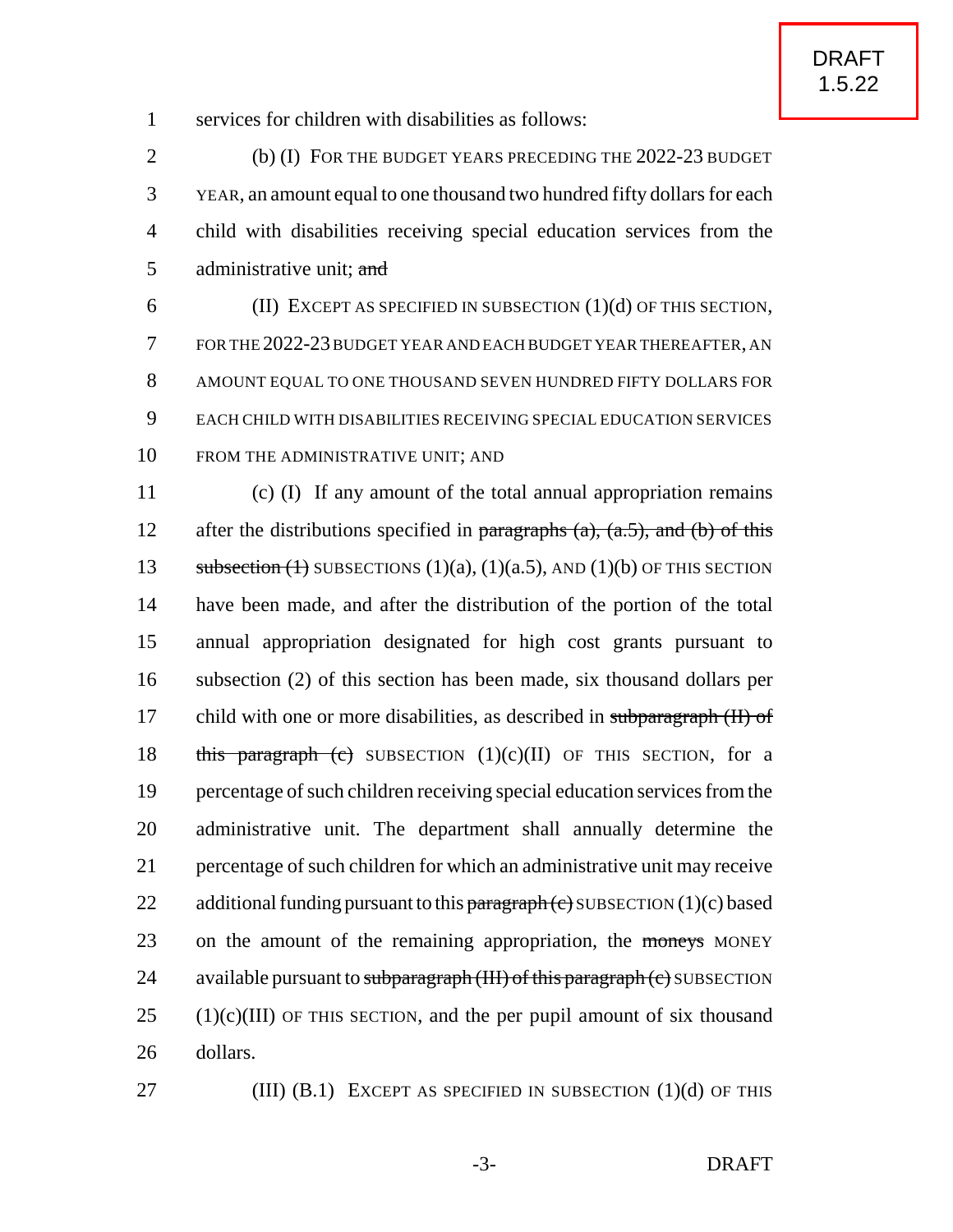SECTION, FOR THE 2022-23 BUDGET YEAR AND EACH BUDGET YEAR THEREAFTER,IN ADDITION TO ANY AMOUNT THAT IS AVAILABLE PURSUANT 3 TO SUBSECTIONS  $(1)(c)(I)$ ,  $(1)(c)(III)(A)$ , AND  $(1)(c)(III)(B)$  OF THIS SECTION, THE GENERAL ASSEMBLY SHALL APPROPRIATE FORTY MILLION DOLLARS, WHICH AMOUNT MAY BE APPROPRIATED FROM THE STATE EDUCATION FUND OR THE GENERAL FUND OR AS AMOUNTS FROM BOTH FUNDS, TO THE DEPARTMENT FOR THE PURPOSES OF THIS SUBSECTION 8  $(1)(c)$ .

 (D) IT IS THE INTENT OF THE GENERAL ASSEMBLY TO INCREASE FUNDING FOR SPECIAL EDUCATION SERVICES AS NECESSARY FOR THE 2023-24 BUDGET YEAR AND BUDGET YEARS THEREAFTER TO FULLY FUND 12 SPECIAL EDUCATION SERVICES PURSUANT TO THIS SUBSECTION (1)(c).

 (d) FOR THE 2024-25 BUDGET YEAR AND BUDGET YEARS 14 THEREAFTER, THE DOLLAR AMOUNTS SET FORTH IN SUBSECTIONS (1)(b)(II) 15 AND (1)(c)(III) OF THIS SECTION ARE ANNUALLY INCREASED BY THE RATE OF INFLATION. THE AMOUNTS MUST BE ROUNDED TO THE NEAREST 17 DOLLAR. AS USED IN THIS SUBSECTION  $(1)(d)$ , "INFLATION" MEANS THE ANNUAL PERCENTAGE CHANGE IN THE UNITED STATES DEPARTMENT OF LABOR BUREAU OF LABOR STATISTICS CONSUMER PRICE INDEX FOR DENVER-AURORA-LAKEWOOD FOR ALL ITEMS PAID BY ALL URBAN 21 CONSUMERS, OR ITS APPLICABLE SUCCESSOR INDEX.

 **SECTION 2.** In Colorado Revised Statutes, 22-20-114.5, **add** (7) as follows:

 **22-20-114.5. Special education fiscal advisory committee - special education high-cost grants - report - definitions - repeal.** (7) ON OR BEFORE JANUARY 1, 2023, THE COMMITTEE SHALL SUBMIT TO THE EDUCATION COMMITTEES OF THE HOUSE OF REPRESENTATIVES AND